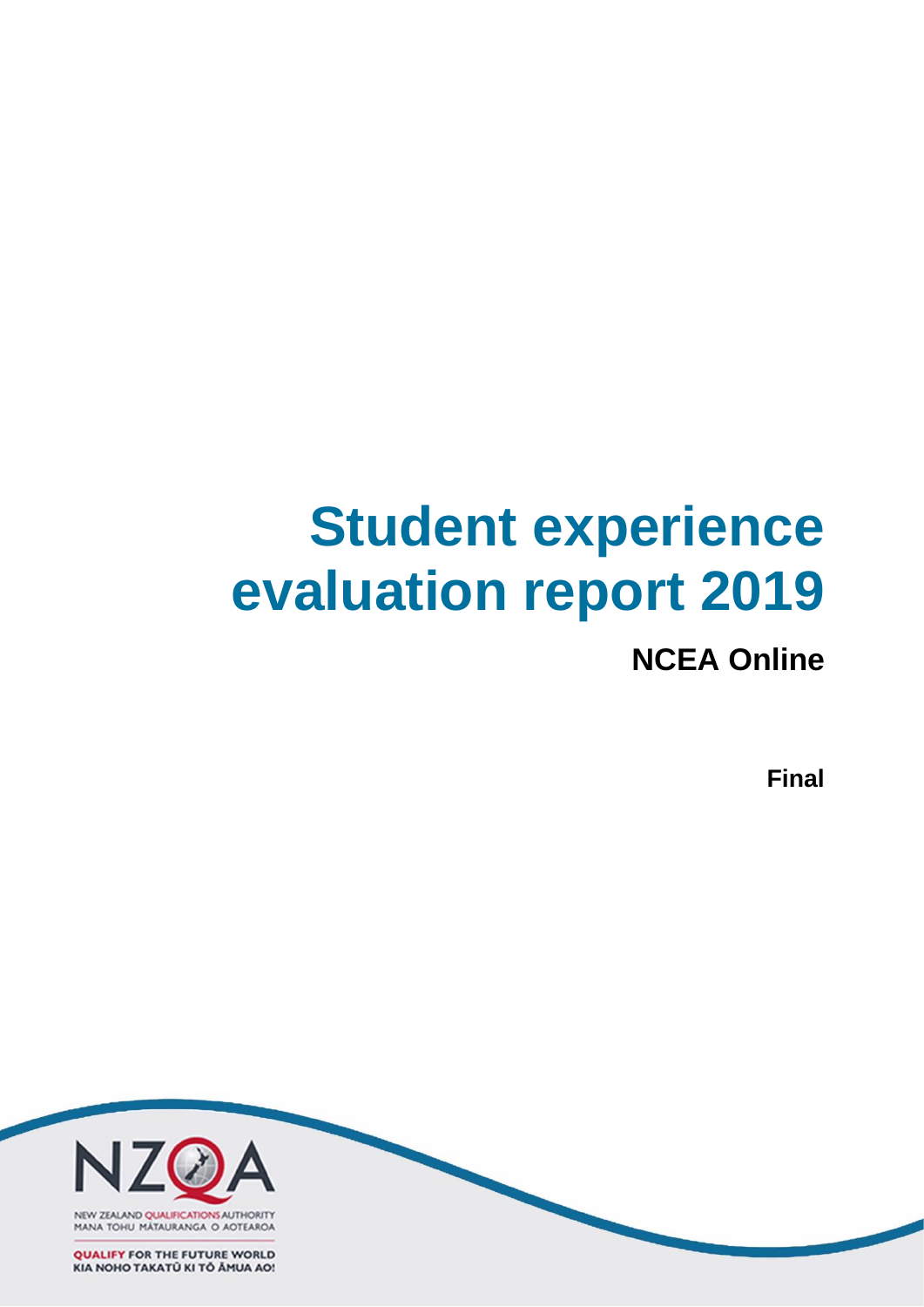# **Student experience evaluation report 2019**

### **Table of Contents**

| 1.1   |                                                                   |  |
|-------|-------------------------------------------------------------------|--|
| 1.2   |                                                                   |  |
|       |                                                                   |  |
| 2.1   |                                                                   |  |
| 2.2   |                                                                   |  |
| 2.2.1 |                                                                   |  |
| 2.2.2 |                                                                   |  |
| 2.3   |                                                                   |  |
| 2.4   |                                                                   |  |
|       |                                                                   |  |
|       |                                                                   |  |
|       |                                                                   |  |
|       | Appendix Two: Summarised responses to closed-ended questions13    |  |
|       | Appendix Three: Survey responses to open-ended questions16        |  |
|       | Appendix Four: Survey responses to positive experience question17 |  |

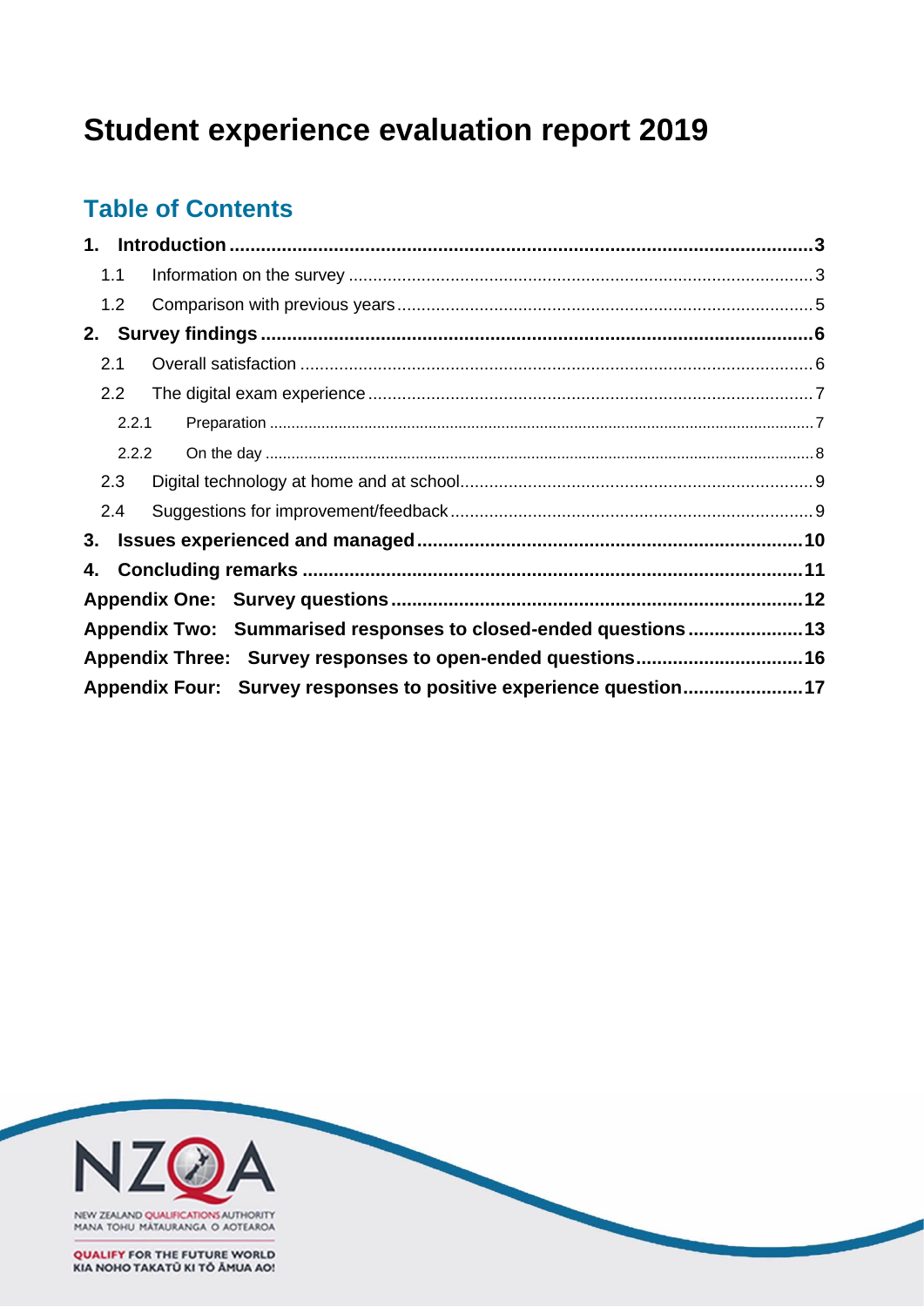### <span id="page-2-0"></span>**1. Introduction**

35 digital exams were offered in 2019 – 13 sessions at Level 1, 12 sessions at Level 2 and 10 sessions at Level 3 for the subjects English, Media Studies, Classical Studies, Business Studies, Agricultural and Horticultural Science, History, Education for Sustainability, Art History, Health, Social Studies, Home Economics, Latin, Te Reo Māori and Te Reo Rangatira. 14,343 students participated<sup>1</sup> in at least one of the digital exams, from 197 schools.

3,479 of the 14,343 students who participated in at least one of the digital exams in 2019 had participated in at least one of the digital exams in 2018.

963 of the 14,343 students who participated in at least one of the digital exams in 2019 participated in at least one of the digital exams in both 2018 and 2017.

### <span id="page-2-1"></span>**1.1 Information on the survey**

The student survey was designed to measure students' self-reported satisfaction and experience of the digital exams, administered by NZQA during November 2019. The survey was presented for students to complete online, immediately after submitting their digital exam response. The survey included establishing whether the students regularly use electronic devices at home and at school.

NZQA received 3,888 survey responses from 3,652 students attending 190 unique schools. Some students sat more than one digital exam and therefore may have answered the survey more than once. 36,364 digital exam logins were recorded from 202 schools.

Due to a technical issue, the survey was not made available to all Level 2 English participants. These participants and their responses have been excluded from the analysis present in the remainder of this section, but are included in all other sections.

The response rate to the survey was 27.25%  $(3,886 \text{ of } 14,262^2)$ .

24.64% (451 of 1,830) of Māori students who participated in the digital exams responded to the survey, and of the survey responses 12.48% (485 of 3,886) were from Māori students.

18.76% (214 of 1,141) of Pacific students who participated in the digital exams responded to the survey, and of the survey responses 5.84% (227 of 3,886) were from Pacific students.

| Digital Exam Session <sup>3</sup> | <b>Student</b><br><b>Participation</b> | <b>Count of Survey</b><br><b>Responses</b> | Percentage |
|-----------------------------------|----------------------------------------|--------------------------------------------|------------|
|                                   | <b>Level 1 Sessions</b>                |                                            |            |
| L1-AGRI                           | 88                                     | 19                                         | 21.59      |
| L1-ARTH                           | 0                                      |                                            | 0.00       |
| L1-BUSI                           | 389                                    | 114                                        | 29.30      |

The table below shows the number of survey responses received by exam.

<sup>1</sup> Student participation is defined as a student who has logged in to a digital exam and has a digitally assessed result (Not Achieved, Achieved, Merit, or Excellence).

<sup>&</sup>lt;sup>2</sup> The number of students who participated in Digital Examinations excluding Level 2 English

<sup>&</sup>lt;sup>3</sup> Abbreviations are described in Appendix Four.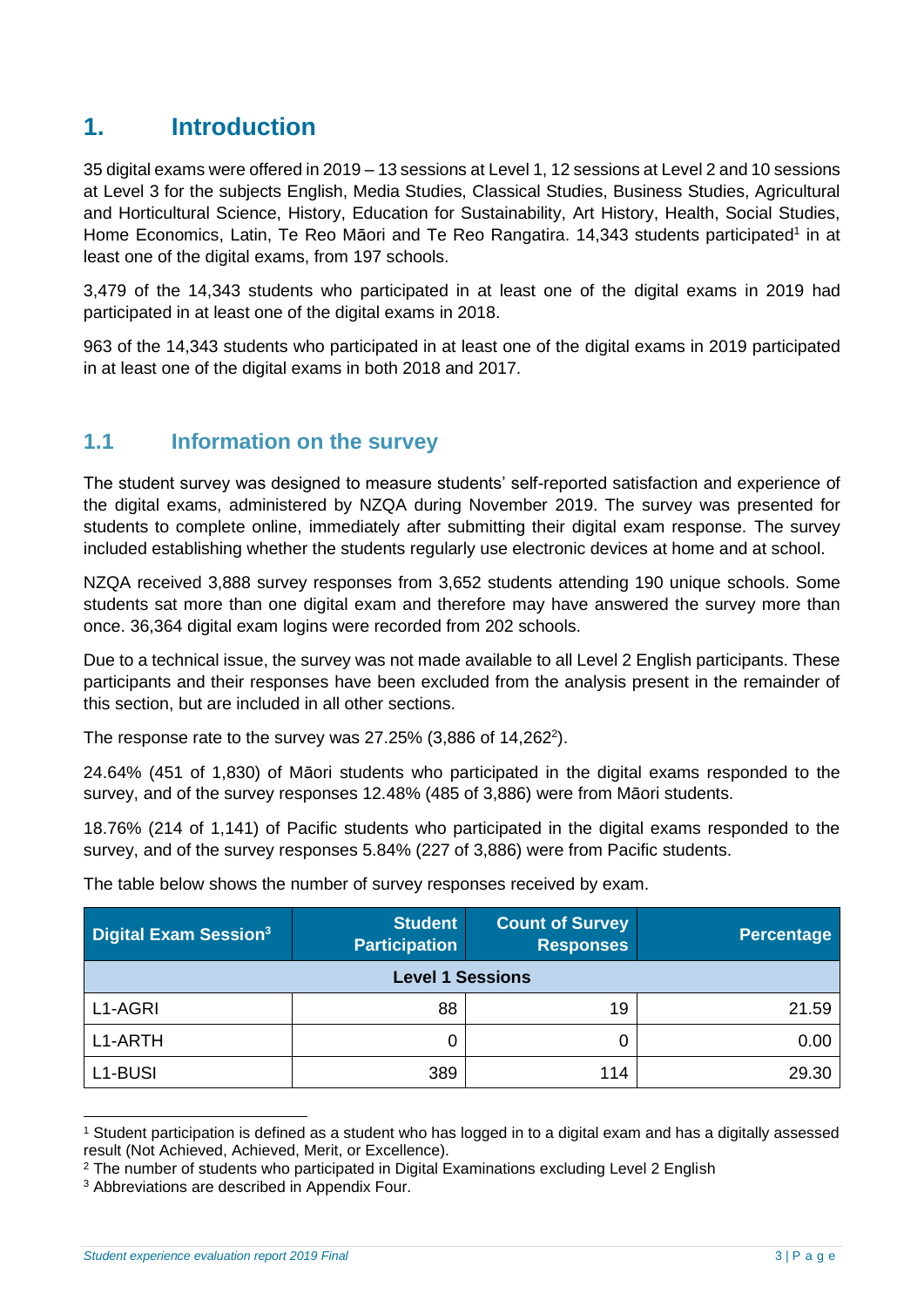| <b>Digital Exam Session3</b> | <b>Student</b><br><b>Participation</b> | <b>Count of Survey</b><br><b>Responses</b> | <b>Percentage</b> |
|------------------------------|----------------------------------------|--------------------------------------------|-------------------|
| L1-CLAS                      | 134                                    | 43                                         | 32.90             |
| L1-ENGL                      | 4,800                                  | 1,327                                      | 27.65             |
| L1-HEAL                      | 210                                    | 58                                         | 27.62             |
| L1-HIST                      | 1,296                                  | 397                                        | 30.63             |
| L1-HOME                      | 106                                    | 14                                         | 13.20             |
| L1-LATI                      | 6                                      | 3                                          | 50.00             |
| L1-MEDI                      | 460                                    | 131                                        | 28.48             |
| L1-SOCI                      | 59                                     | 6                                          | 10.17             |
| L1-TREM                      | 30                                     | 16                                         | 53.33             |
| L1-TRER                      | 3                                      | 1                                          | 33.33             |
| <b>Level 1 Total</b>         | 7,578                                  | 2,129                                      | 28.09             |
|                              | <b>Level 2 Sessions</b>                |                                            |                   |
| L <sub>2</sub> -AGRI         | 23                                     | 8                                          | 34.78             |
| L <sub>2</sub> -ARTH         | 44                                     | $\overline{7}$                             | 15.91             |
| L2-BUSI                      | 343                                    | 69                                         | 20.12             |
| L2-CLAS                      | 307                                    | 69                                         | 22.48             |
| L2-ENSU                      | 29                                     | 5                                          | 20.00             |
| L2-HEAL                      | 158                                    | 41                                         | 25.95             |
| L2-HIST                      | 692                                    | 176                                        | 25.43             |
| L2-HOME                      | 44                                     | 5                                          | 11.36             |
| L <sub>2</sub> -LATI         | $\overline{2}$                         | 1                                          | 50.00             |
| L <sub>2</sub> -MEDI         | 646                                    | 168                                        | 26.00             |
| L <sub>2</sub> -SOCI         | 30                                     | 10                                         | 33.33             |
| <b>Level 2 Total</b>         | 2,318                                  | 561                                        | 24.20             |
|                              | <b>Level 3 Sessions</b>                |                                            |                   |
| L3-AGRI                      | 19                                     |                                            |                   |
| L3-ARTH                      | 93                                     | 13                                         | 13.98             |
| L3-BUSI                      | 341                                    | 79                                         | 23.17             |
| L3-CLAS                      | 439                                    | 132                                        | 30.07             |
| L3-ENGL                      | 1,843                                  | 475                                        | 25.77             |
| L3-HEAL                      | 156                                    | 33                                         | 21.15             |
| L3-HIST                      | 715                                    | 212                                        | 29.65             |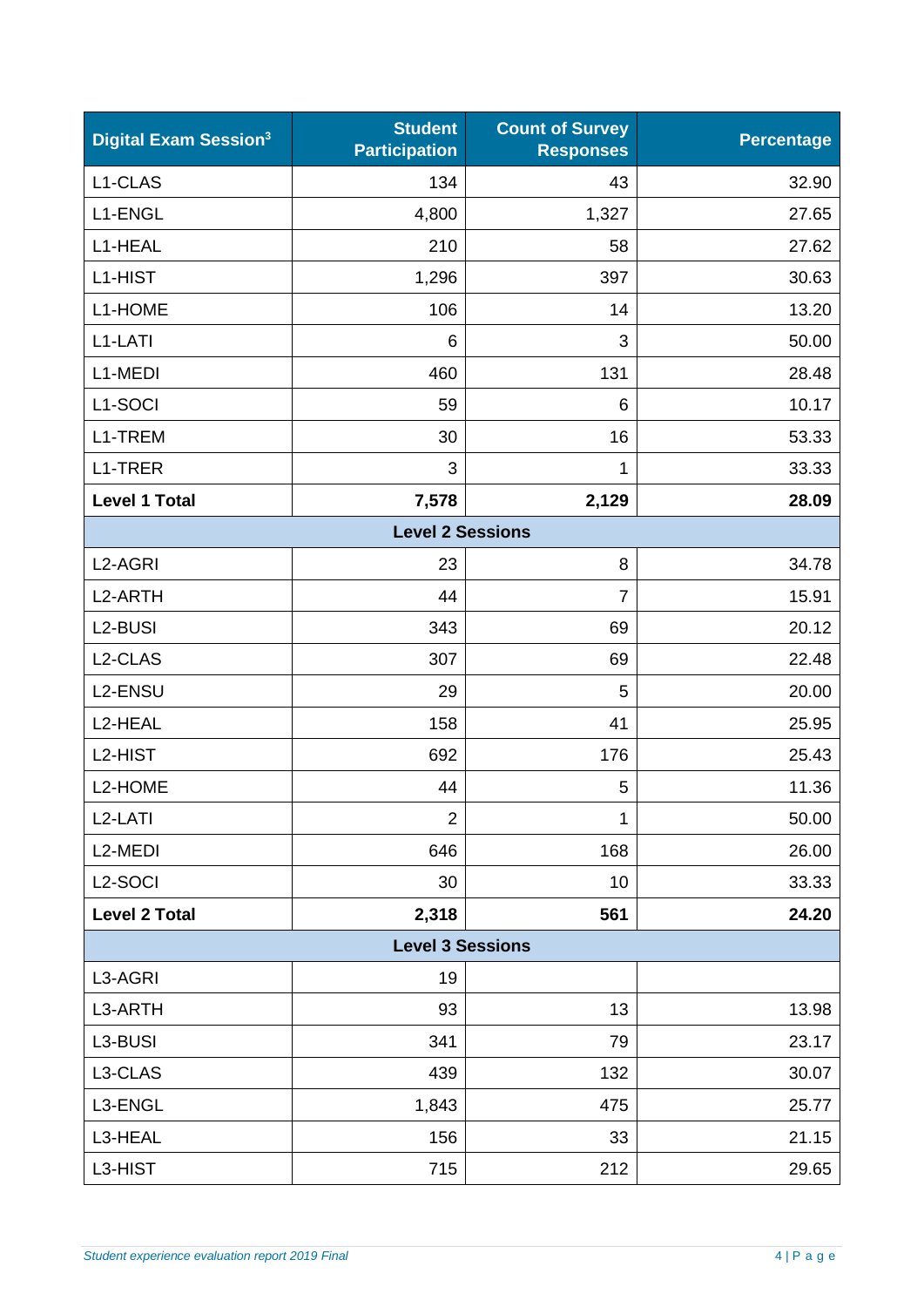| <b>Digital Exam Session<sup>3</sup></b>      | <b>Student</b><br><b>Participation</b> | <b>Count of Survey</b><br><b>Responses</b> | <b>Percentage</b> |  |  |  |  |
|----------------------------------------------|----------------------------------------|--------------------------------------------|-------------------|--|--|--|--|
| L3-HOME                                      | 42                                     | 19                                         | 45.24             |  |  |  |  |
| L3-MEDI                                      | 568                                    | 194                                        | 34.15             |  |  |  |  |
| L <sub>3</sub> -SOCI                         | 150                                    | 41                                         | 27.33             |  |  |  |  |
| <b>Level 3 Total</b>                         | 4,366<br>1,198                         |                                            | 27.44             |  |  |  |  |
| <b>All Sessions</b>                          |                                        |                                            |                   |  |  |  |  |
| <b>Total</b>                                 | 3,886                                  | 27.25                                      |                   |  |  |  |  |
| <b>Sessions Excluded from Response Rates</b> |                                        |                                            |                   |  |  |  |  |
| $L2$ -ENGL <sup>4</sup>                      | 81                                     | 2                                          | 2.47              |  |  |  |  |

The survey responses for each session, ethnicity, and school decile are presented together. There are differences between the responses by sessions, and by ethnicity. The main response differences between sessions are related to technology use in learning and the screen layout of digital exams. The response differences between ethnicities are related to device use on exam day and technology use in learning. Response difference between school deciles were found in device use on exam day, technology use in learning, practice activities, preference for digital over paper, and connection or device problems.

The survey was made available to students within the SoNET system, directly after they submitted their exam. The survey consisted of 10 questions, with one open-ended question – see Appendix One for a list of the survey questions. The survey was designed to take approximately five minutes to complete. Not all the students answered all the questions in the survey. See Appendix Two for summary tables of responses to the closed-ended questions.

Students were asked to participate in the survey after each digital exam, resulting in some students completing the survey more than once. Every response is included in the analysis as students could have different experiences in each session.

The respondents were not required to answer all the questions, hence the response rate between questions varies.

As the survey respondents were self-selected and the response rate is under 30%, care must be taken when applying the findings to all the digital student participants, and to ethnicity groupings of digital exam participants.

### <span id="page-4-0"></span>**1.2 Comparison with previous years**

In 2018, nine digital exams were offered (Levels 1, 2 and 3 for the subjects English, Media Studies, and Classical Studies).

In 2018 NZQA received 1,468 survey responses from 1,422 students. 7,148 Students logged into exam sessions.

<sup>4</sup> The survey was not offered to all Level 2 English digital students due to a technical issue.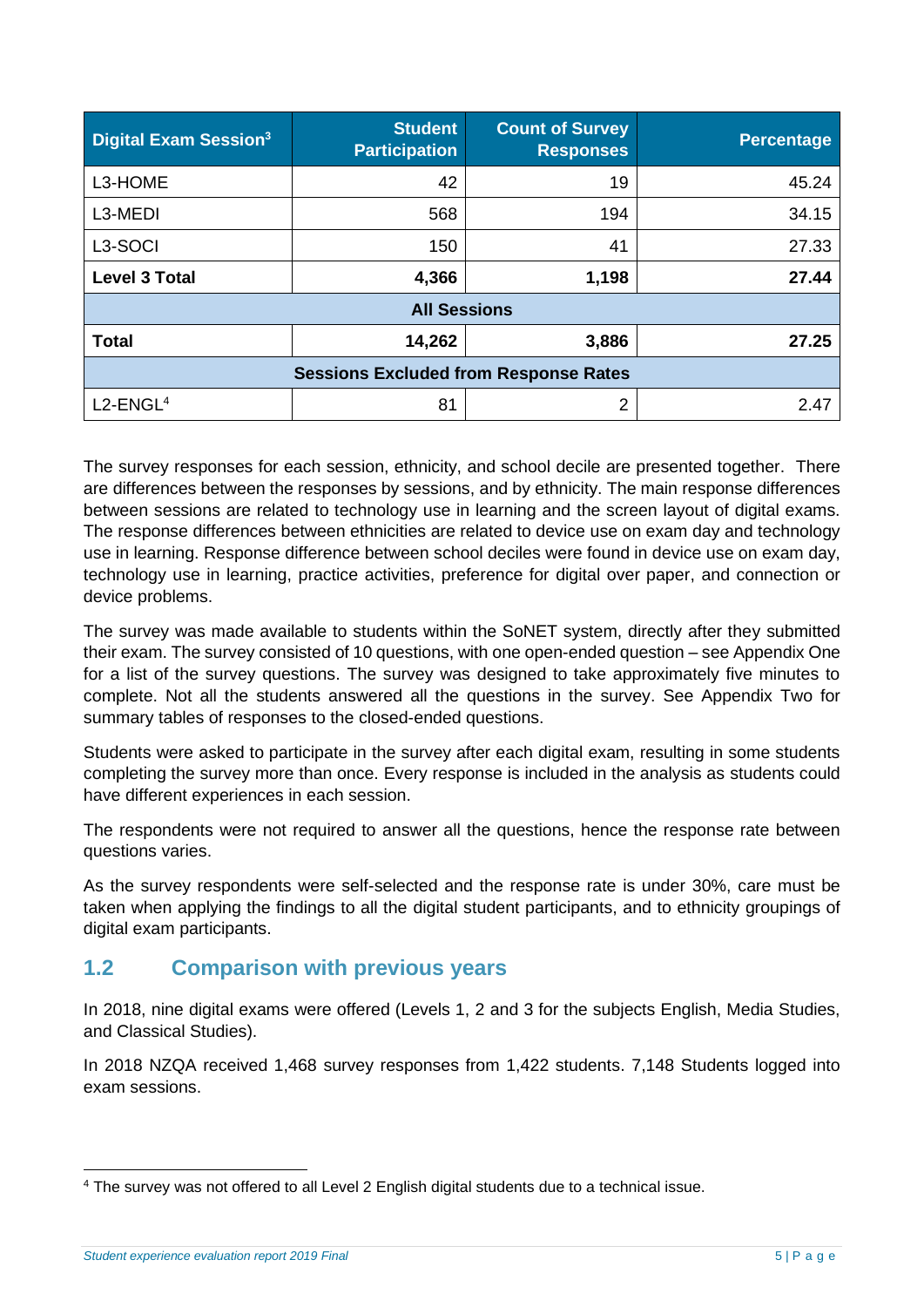In 2017 six digital exams were offered (Levels 1 and 2 for the subjects English, Media Studies, and Classical Studies).

In 2017 NZQA received 1,068 survey responses from 1,047 students.

### <span id="page-5-0"></span>**2. Survey findings**

### <span id="page-5-1"></span>**2.1 Overall satisfaction**

Respondents were positive about completing a digital exam, with 96.75% (3,308 of 3,419) agreeing or strongly agreeing it was a positive experience. Similarly, in 2017 and 2018, 98% and 97% of respondents, respectively, reported the same sentiment.

There were no significant differences in overall satisfaction between different sessions and ethnicities. See Appendix Four for a summary of responses, by exam session, to the question: "Overall, I found completing this exam digitally was a positive experience".

Respondents also indicated a strong preference for completing the exam digitally rather than on paper, with 92.88% (3,182 of 3,426) agreeing or strongly agreeing that digital was preferable to paperbased. Similarly, in both 2017 and 2018, 95% of respondents reported the same sentiment.

At the end of the survey the respondents were asked if they had any concluding comments on the exam in terms of their likes or dislikes. In response to this final question, respondents mentioned that typing was easier and faster than handwriting, and that their hands did not become sore. They also mentioned that it was easier to edit their answers and that spell check, and copy and paste were useful functions to have.

Examples of these comments are below:

*"To be perfectly honest I wasn't expecting it to run as smoothly as it did, within our classroom we had a few issues but nothing major. Prior to the exam I could see lots of things that could go wrong, charging, network etc. But fortunately, everything was fine. Digital is a lot faster than on paper and allows more time for critical thinking rather than writing."*

*"Digital was a good choice"*

*"I've done this exam digitally for three years, and I love it! It's really helped me to process my ideas more easily as I can type quickly and cut and paste ideas to structure my paragraphs as I go. I wish all essay-based subjects were digital - or even scholarship English would be amazing as a digital exam too in the future."*

*"I found it a much easier and quicker way of expressing the answers that I wanted for my Exam"*

In response to the final question where respondents were asked if there was anything they disliked about the exam, some mentioned issues such as accidental lockouts, timeouts and incomplete warnings. Some mentioned they didn't like the instructions they were given and thought they could be clearer. Several aspects of the interface were mentioned, spell check not working correctly and not having a word count or 'find' option. The most common dislike from the respondents was the layout of the split screens. 27.98% (233 of 833) of the final question survey comments were related to the layout and box sizes in the exam.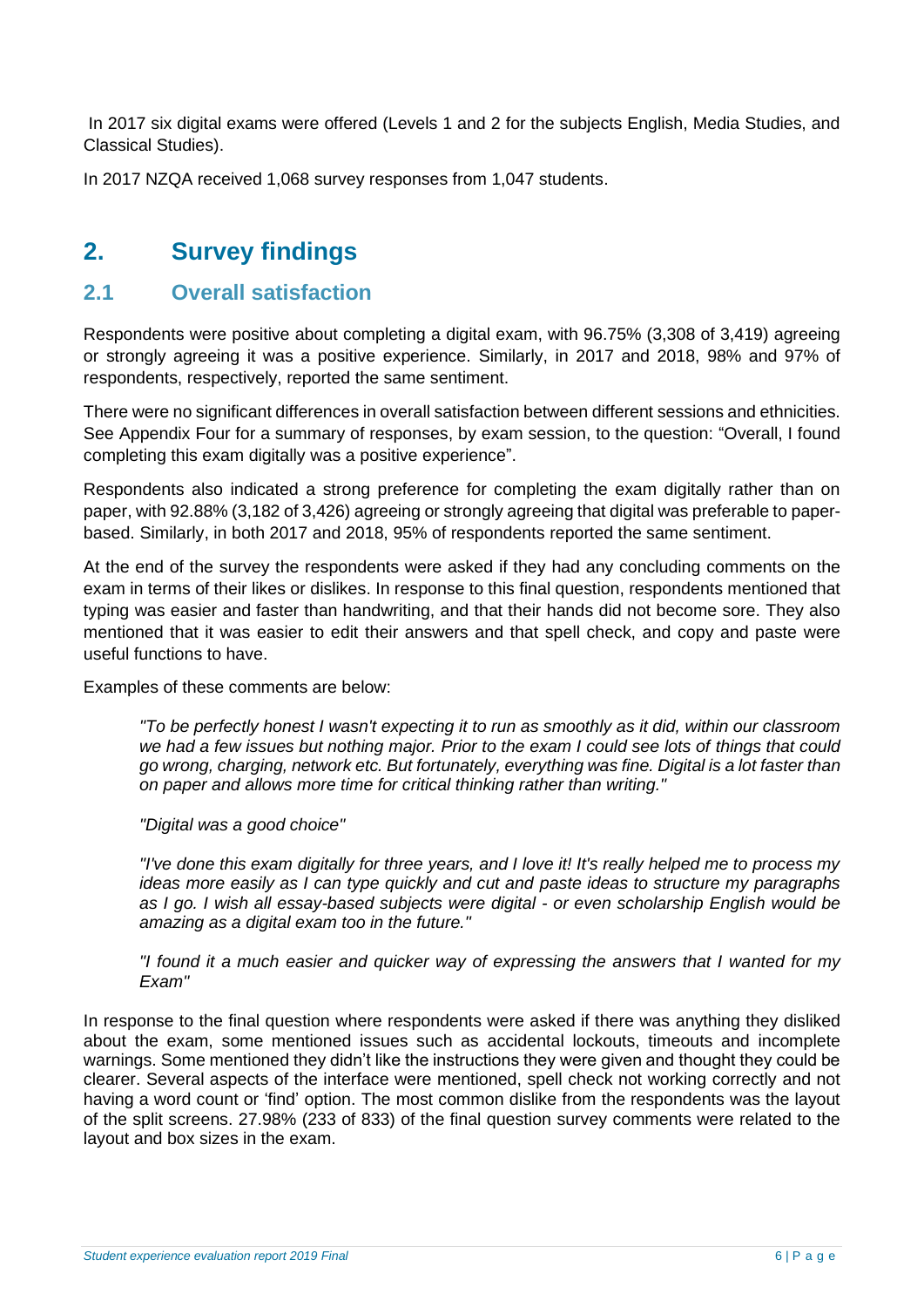Examples of these comments are below:

*"The unfamiliar text was very hard to answer as it was a skinny box and I had to keep scrolling back up and down to see what the question was and what I had already written."*

*"I did a digital exam for English last year, with a completely different layout. It was infinitely better last year. The input boxes were wide and nicely stacked on top of each other. This year, mainly for the box where I wrote my whole exam, the box was much too narrow, and I had a hard time following my own train of thought while reading as I wrote."*

*"Really need word count function."*

*"Work on the \"Spelling Check\" button, as there were a number of words that were very close to the correct word spelling yet didn't show me the correct way of spelling them."*

*"Occasionally, while typing fast it's not uncommon to hit a button that brings up coding? Or accesses another site. This can be hazardous as it thinks you've accessed a site other than the exam purposefully."*

*"it was hard to find where to log on to the exam, and I didn't like how there was a large section for planning but a small section on the screen for actually writing the exam"*

### <span id="page-6-0"></span>**2.2 The digital exam experience**

#### <span id="page-6-1"></span>**2.2.1 Preparation**

NZQA made practice activities available to students who were participating in the digital exams. The purpose of the practice activities was to provide students with the opportunity to experience the look and feel of a digital exam, including the login and submission process that students would experience, and the different tools that are part of the digital exams.

58.57% (2,122 of 3,623) agreed or strongly agreed that they found the practice activities useful in their preparation for their digital exam. This is lower than previous years – in 2018 and 2017, 81% and 74%, respectively, of respondents shared the same sentiment.

24.15% of respondents (875 of 3,623) said that they did not know the practice activities existed. This is higher than 2018 and 2017, when 14% and 21% of respondents, respectively, did not know the practice activities existed.

13.99% of respondents (507 of 3,623) said that they knew about the practice activities but did not participate in them.

There was a significant difference by decile in terms of responses around the practice activities. From high decile schools there was a higher number of respondents than statistically expected<sup>5</sup> who did

(Total responses to the question in decile group) (Total responses with that answer) / (total question responses)

<sup>&</sup>lt;sup>5</sup> The statistical expected value is based on the number of responses in the decile group, the number that chose that answer and the total number of responses. This gives us an idea of what the the overall distribution of the responses should look like if the decile groups were independent.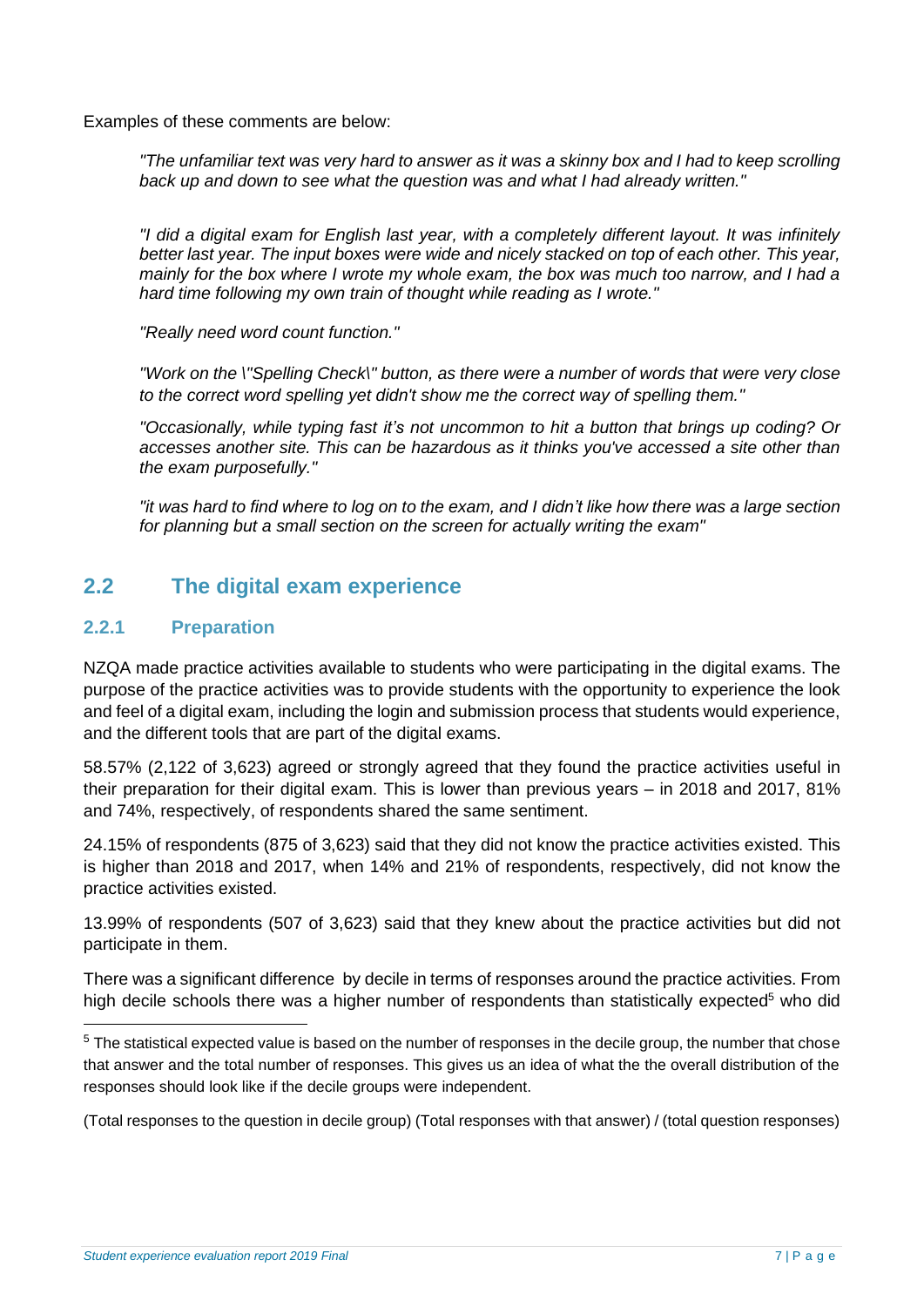not know about the practice activities or knew about the practice activities but did not do them. Low decile schools had a higher number of respondents than statistically expected who agreed or strongly agreed they found the practice activities useful in their preparation for their digital examination.

### <span id="page-7-0"></span>**2.2.2 On the day**

59.48% of respondents (2,152 of 3,618) reported using their own device to complete their digital exam, and 40.52% of respondents (1,466 of 3,618) reported using a school-provided device. These percentages are similar to respondents' device usage in 2018 (53% school provided and 47% own device) and 2017 (46% school provided and 54% own device).

There was a significant difference by ethnicity in terms of access to technology within the exam. 37.93% (77 of 203) of Pacific students and 59.36% (2,027 of 3,415) of non-Pacific students reported that they used their own device in the digital exam. Similarly, 40.76% (183 of 449) of Māori students and 62.13% (1,969 of 3,169) of non-Māori students reported using their own device in the digital exam.

There was a significant difference by school decile in terms of access to technology within the exam. High decile schools (deciles 8-10) had a lower number of respondents than statistically expected using school provided devices and low decile schools (deciles 1-4) had a higher number of respondents than statistically expected using school provided devices.

89.52% of respondents (3,264 of 3,646) reported experiencing no network or device problems when accessing or completing the digital exam. This is higher than in 2018 and 2017 when 66% and 83% respectively reported having no network or device problems in the digital exam.

Of the respondents who reported experiencing any connection or device problems in the digital exam, 47.91% (183 of 382) reported experiencing network problems. The remainder of the respondents (52.09%; 199 of 382) indicated they experienced device problems.

There was a significant difference by school decile regarding network or device problems. Respondents from decile 10 schools had a higher than statistically expected rate of network problems. A lower number of respondents from decile 6 schools than staticistcally expected reported having network problems.

94.25% (3,248 of 3,446) of the survey respondents found it very easy or easy to navigate through the digital exam. 93.65% (3,217 of 3,435) of respondents found entering their responses to the digital exam very easy or easy. For these two questions, where students had the same sentiments, this is lower than in 2018 (98% and 98%) and 2017 (98% and 97%).

Of the respondents who indicated that they found it difficult or extremely difficult to enter their responses, 41.74% (91 of 218) were from Level 1 English and History. These sessions had split exam screens, to allow the resource booklet to be displayed in one section and the response entered in the other. Of the students who found it difficult or extremely difficult to enter their responses overall, 75.69% (165 of 218) participated in a split screen exam session, and 24.31% (53 of 218) did not participate in a split screen exam session.

Similarly, of those who found it difficult or extremely difficult to navigate around the digital exam, 67.68% (134 of 198) participated in an exam session with split screens and 32.32% (64 of 198) did not participate in a split screen exam session.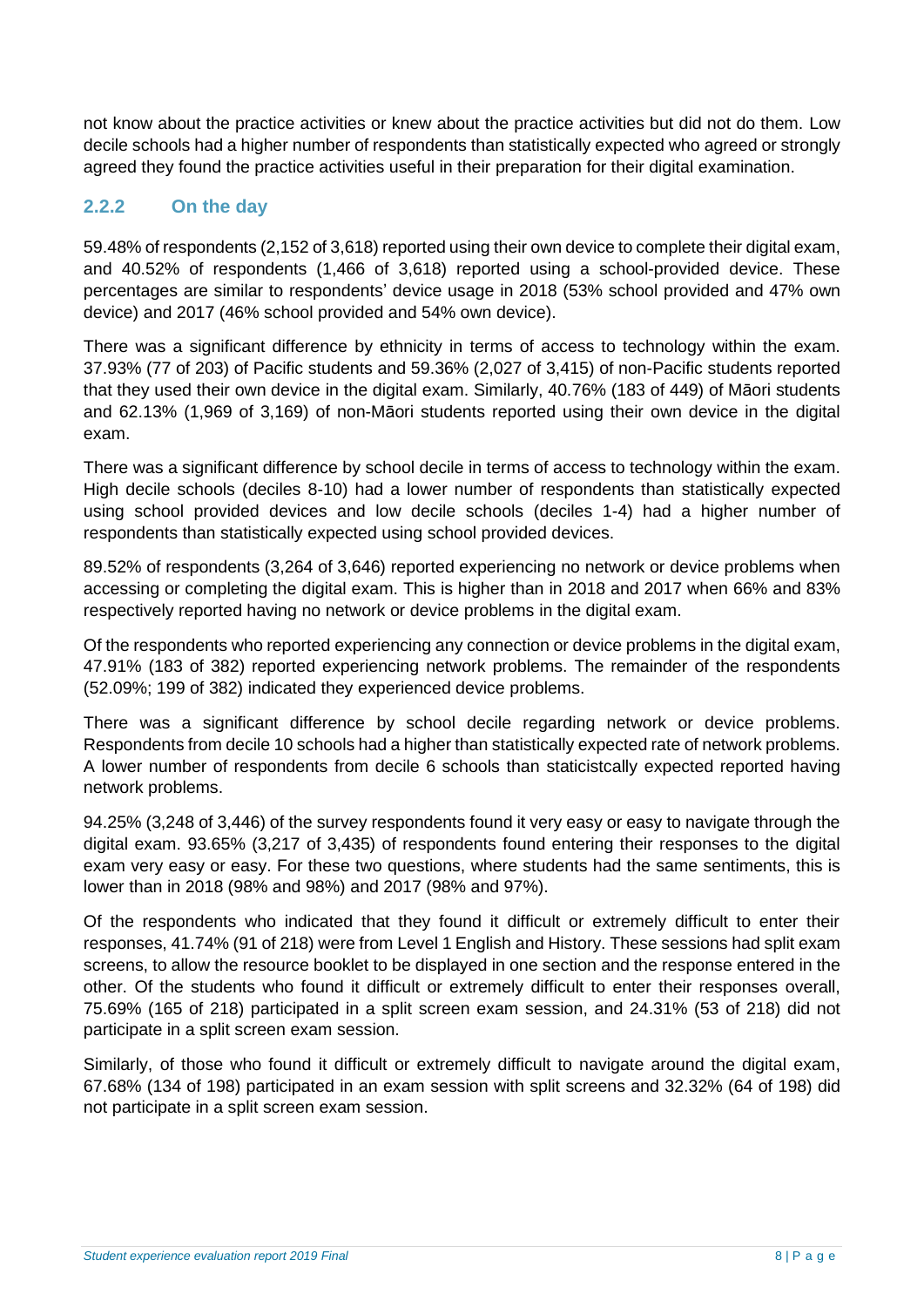91.05% (3,124 of 3,431) of respondents agreed or strongly agreed that completing the digital exam took less time than they would have expected had it been paper-based, which is similar to the findings in 2018 (92%) and 2017 (92%).

### <span id="page-8-0"></span>**2.3 Digital technology at home and at school**

Student survey respondents reported that, to support their learning, digital technology was very often or quite often used in class (90.26%; 3,310 of 3,667), for homework (88.19%; 3,159 of 3,582) and for internal assessments (85.32%; 3,046 of 3,570). Very few respondents reported never using digital technology to support their learning in class. Only 2.43% (87 of 3,582) and 2.86% (102 of 3,570) reported never using digital technology for homework and internal assessments respectively.

The 2019 findings show that proportionately more respondents are using digital technology to support their learning in class and for internal assessment than survey respondents indicated in 2018 or 2017. However, the proportion of respondents using digital technology for homework is lower when compared to 2018 survey responses.

There were some differences between Pacific student and non-Pacific student responses on usage of technology in their learning. 15.64% (33 of 211) of Pacific respondents indicated that they never or sometimes use technology in the class whereas 9.38% (324 of 3,456) of non-Pacific respondents reported that level of usage. Similarly, there was a significant difference between the way Māori and non-Māori respondents reported using technology in their learning. 18.45% (81 of 439) of Māori students indicated that they never or sometimes use technology for homework whereas 10.88% (342 of 3,143) of non-Māori reported that level of usage.

There was a significant difference between respondents by school decile regarding their usage of technology in their learning. High decile schools have a higher number of respondents than statistically expected who indicated they used technology in class, for homework, and for internal assessment very often. High decile schools also had a lower number of respondents than statistically expected who indicated that they quite often, sometimes, or never use technology in class, for homework, and internal assessment.

Low decile schools had a lower number of respondents than statistically expected that indicated they used technology in class, for homework and internal assessment very often.

### <span id="page-8-1"></span>**2.4 Suggestions for improvement/feedback**

At the end of the survey, respondents were asked whether they had any other feedback, including any features or functions that they thought future digital exams should include.

The common suggestions from respondents were having the ability to adjust the text box sizes, improving the spell check, introducing a 'find' tool, improving the tool bar, and having a timer available on screen.

Some of the comments with suggestions are included below.

*"For the unfamiliar when you have text box and the resource [is] splitting [the] screen it would be beneficial to be able to adjust the ratio that the screen is split between. Then it would make it easier to concentrate and work with the resource booklet also being on paper"*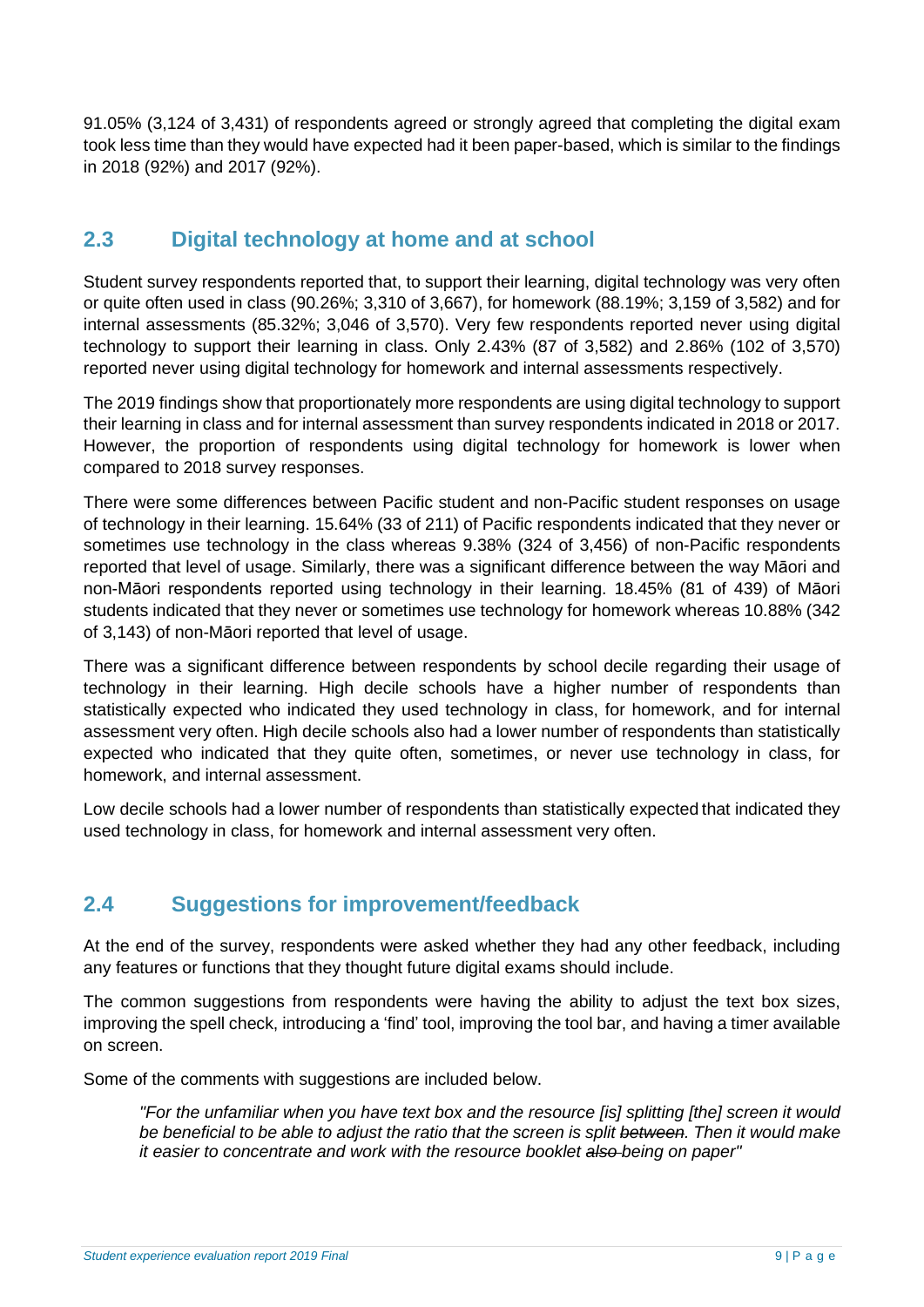*"The box for the exam stuff is much smaller than the actual screen, and the box for writing is a lot more narrow with the planning section so that's not good."*

*"automated capitalization of words ant the beginning of a sentence. auto correct misspelt words with only one correct option."*

*"Ctrl + f is a very useful tool as it allows the user to find specific characters in their text with ease. When done in a digital exam the website assumes you have left the webpage and asks you to get back to the exam. It would be a nice addition to allow Ctrl + f in these exams."*

*"If possible, add in a permanent scroll bar. I found it irritating trying to bring up the scroll bar whilst trying to navigate around the document."*

### <span id="page-9-0"></span>**3. Issues experienced and managed**

A small number of students experienced technical issues, with causes traceable to their device, the school infrastructure and internet connectivity, or the assessment software. The most significant of these was a data saving issue affecting 145 students (0.4% of the digital responses) at 53 schools across the first 17 examinations. Students affected lost variable amounts of their response for one item in a question, or one question in a Standard. These students received the better of their markable response and the Unexpected Event Grade supplied by the school. Most students were not aware of the issue during the exam. The issue was fixed for the remaining 18 examinations.

Student survey data shows the following about other issues experienced:

• Almost 90% of student surveys say they had no problems with the digital examination.

• 5% of respondents say they encountered network problems, and another 5.5% of respondents say they encountered problems with the device they were using.

#### DID YOU EXPERIENCE ANY CONNECTION OR DEVICE PROBLEMS IN THIS DIGITAL EXAM?



Network for Learning (N4L) was engaged to assist NZQA monitor Internet access into schools, potential security threats towards NCEA Online schools and NCEA Online dashboards within schools during each exam. In order to focus on significant events, rather than isolated incidents due to normal temporary fluctuations in the networks, N4L concentrated on situations where 20% or more students had lost connectivity to the Internet at the same time, of which there were 15. Of these, 13 were resolved with no student impact. One resulted in a single student reverting to paper during the exam and one resulted in two students reverting to paper prior to the start of the exam.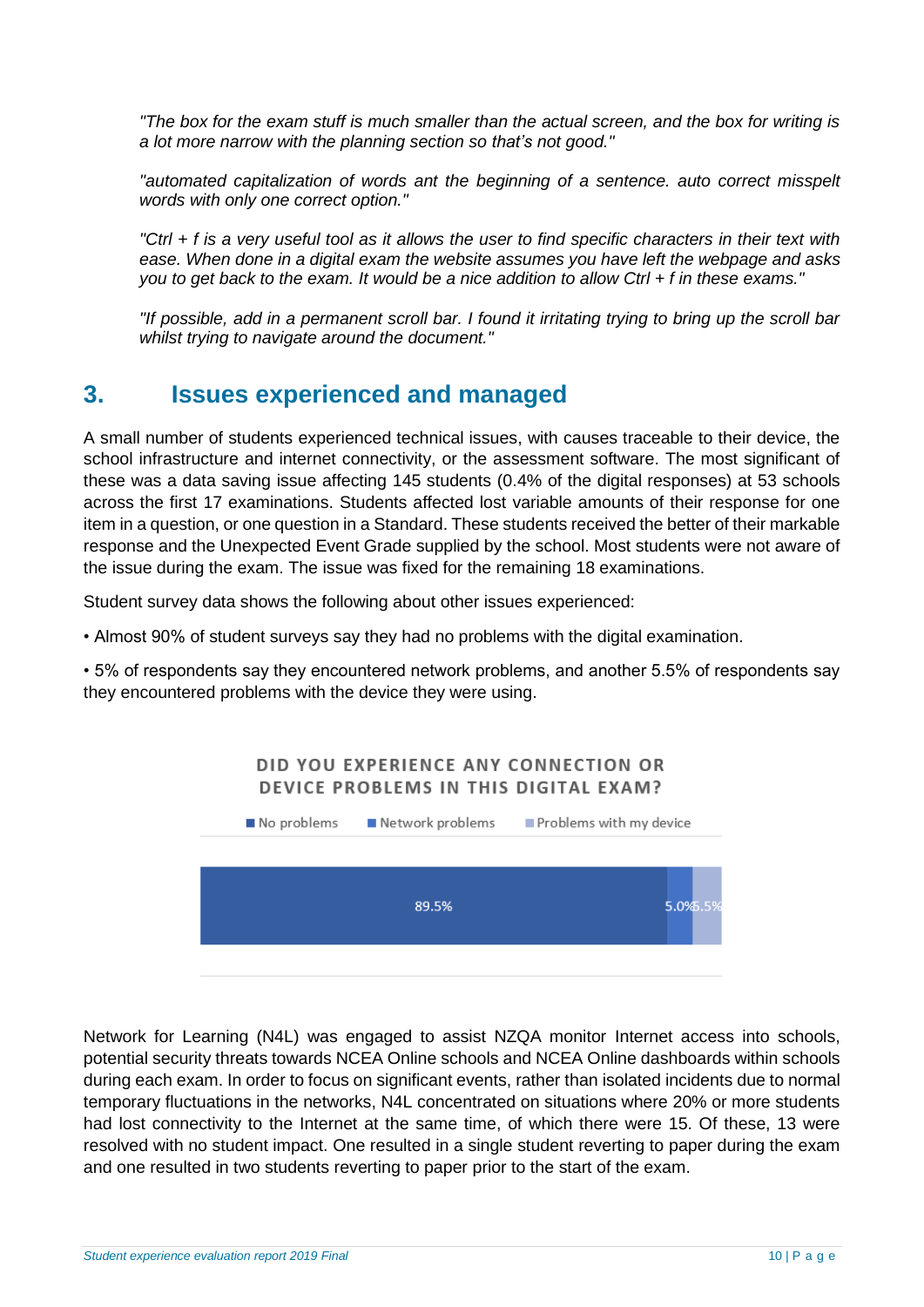Another incident was a major power outage in Northland on the morning of 27 November which resulted in three schools following the agreed procedure of reverting to paper for one digital exam. A further incident was a distributed denial of service (DDOS) attack on one school. As their connectivity was managed by N4L the process of blocking the attack was automatically activated with no impact on the exam.

### <span id="page-10-0"></span>**4. Concluding remarks**

Overall the student survey responses indicated that they found the digital exam a positive experience. A proportion of students were disappointed by the layout for standards with split screens, for example in English and History, and indicated that they found it hard to navigate and enter their answers. A higher proportion of responses with negative experiences in navigation and entering answers were for assessments of standards with a split screen display.

The findings of this survey also indicate that there are some noteworthy differences between ethnicities in respondents' use of 'school-provided' or 'own device' and use of technology in their learning. It is also noteworthy that 2019 student survey responses indicate that technology is becoming more commonly used in class and for internal assessments compared to previous years.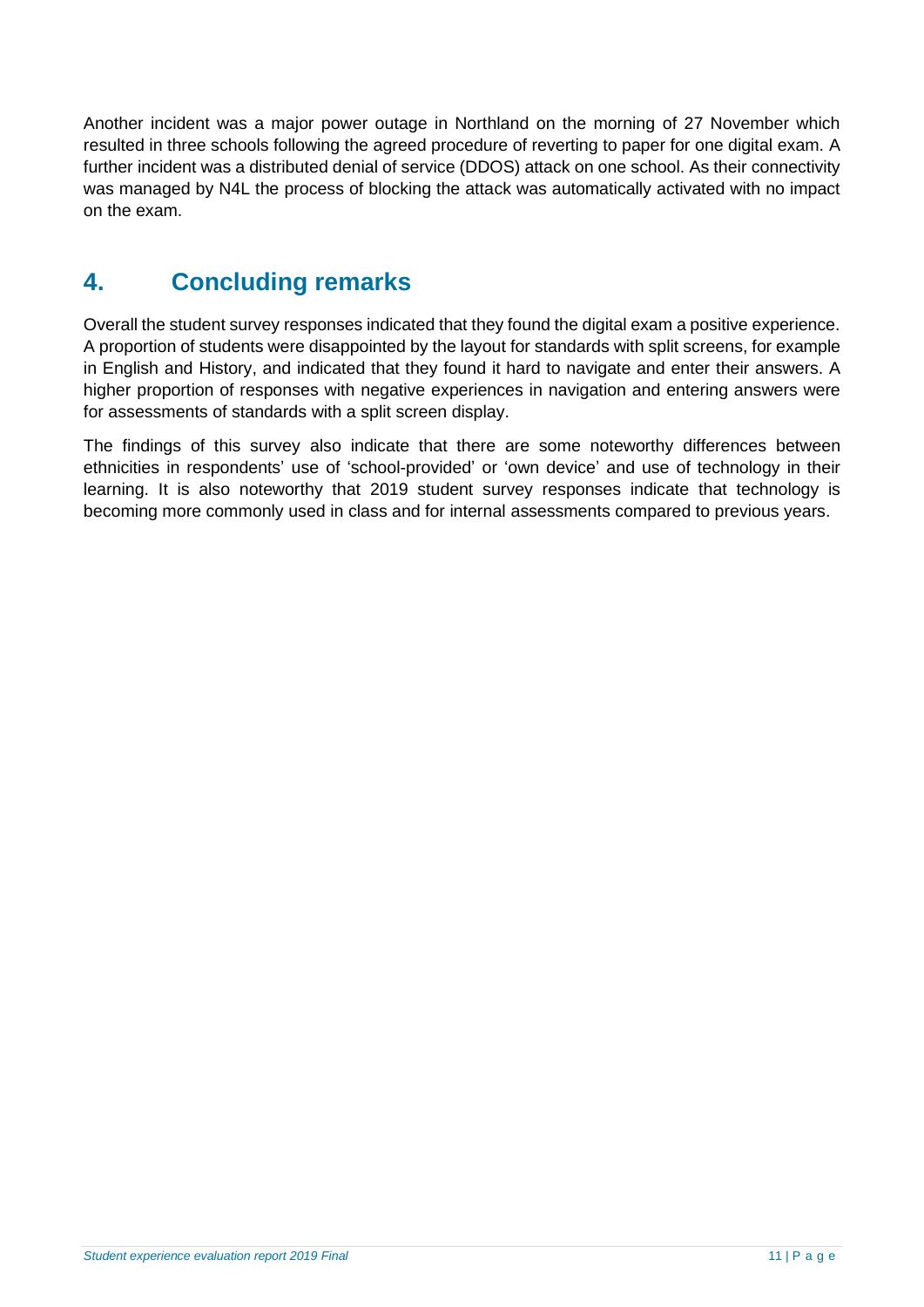### <span id="page-11-0"></span>**Appendix One: Survey questions**

1. What device did you use to complete this digital exam?

School provided Your own device

2. How often is digital technology used in your learning?

| In class<br>Very often                 | Quite often | Sometimes | Never |
|----------------------------------------|-------------|-----------|-------|
| For homework<br>Very often             | Quite often | Sometimes | Never |
| For internal assessments<br>Very often | Quite often | Sometimes | Never |

3. Did you experience any network or device problems while accessing or completing this digital exam?

No problems Metwork problems Problems with my device

4. I found the practice activities useful in my preparation for my digital exam.

| Strongly agree                                                 | Agree                         | Disagree | Strongly disagree |
|----------------------------------------------------------------|-------------------------------|----------|-------------------|
| I knew about the<br>practice activities,<br>but didn't do them | I didn't know<br>they existed |          |                   |
| 5. How easy was it to find your way around the digital exam?   |                               |          |                   |

| Very easy | Easy | Hard | Very hard |
|-----------|------|------|-----------|
|           |      |      |           |

6. How easy did you find entering your responses to the digital exam?

| Very easy | Easy | <b>Difficult</b> | Very difficult |
|-----------|------|------------------|----------------|
|-----------|------|------------------|----------------|

7. I found doing the digital exam took less time than if it had been paper based.

|  | Strongly agree | Agree | Disagree | Strongly disagree |
|--|----------------|-------|----------|-------------------|
|--|----------------|-------|----------|-------------------|

8. I preferred completing the exam digitally rather than on paper.

Strongly agree Agree Disagree Strongly disagree

9. Overall, I found doing this exam digitally was a positive experience.

| Strongly agree | Agree | Disagree | Strongly disagree |
|----------------|-------|----------|-------------------|
|                |       |          |                   |

10. Do you have any other feedback such as likes, dislikes, and anything you think should be included in the future?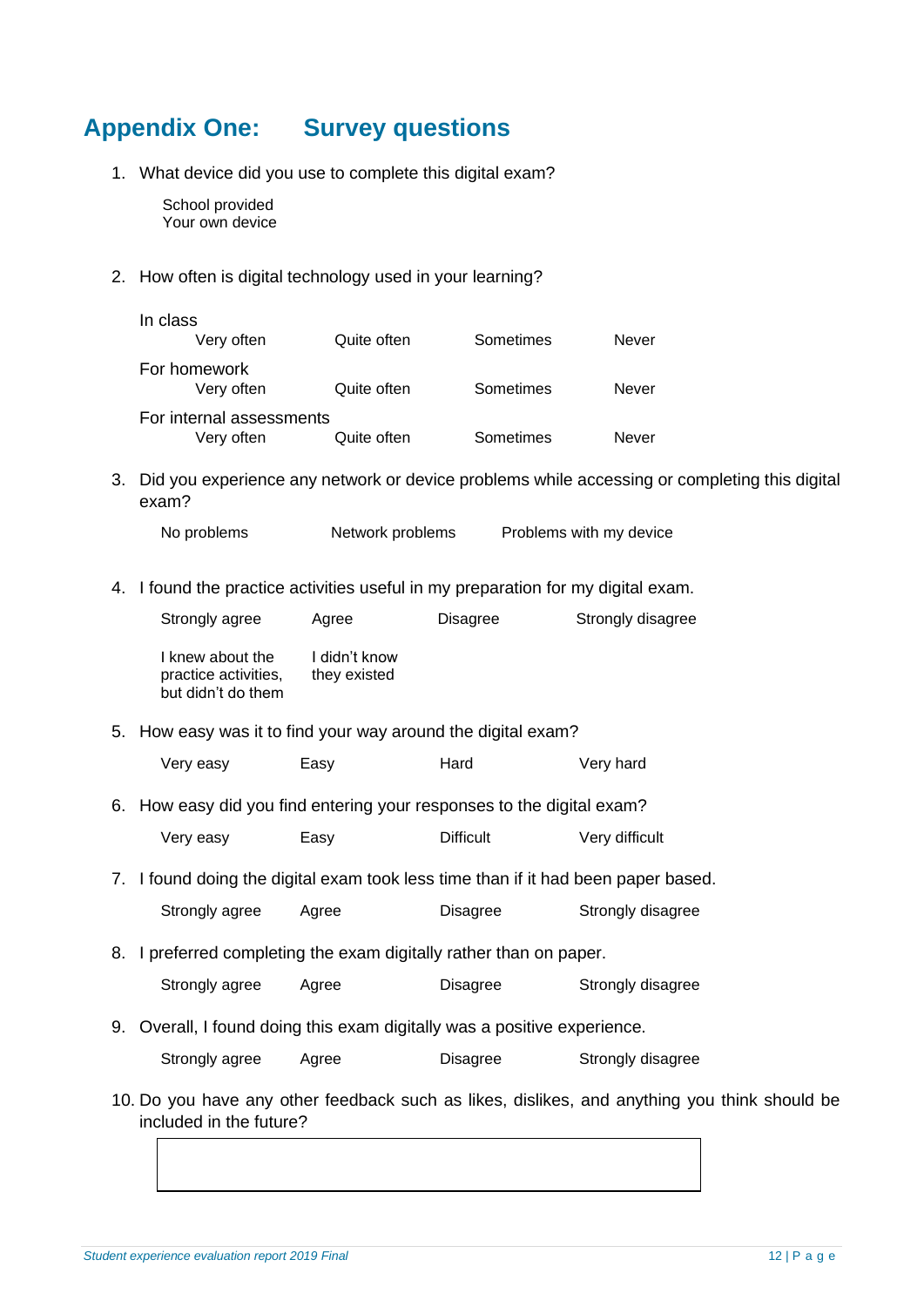### <span id="page-12-0"></span>**Appendix Two: Summarised responses to closed-ended questions**

#### **Question 1. What device did you use to complete this digital exam?**

| <b>Type of Device</b> | <b>Count</b> | <b>Percentage</b> |
|-----------------------|--------------|-------------------|
| School Provided       | 1,466        | 40.52             |
| My own device         | 2,152        | 59.48             |
| <b>Total</b>          | 3,618        |                   |

### **Question 2. For this subject, how often is digital technology used in your learning?**

| In Class           |              | <b>In Homework</b> |              | <b>Internal Assessments</b> |              |                   |
|--------------------|--------------|--------------------|--------------|-----------------------------|--------------|-------------------|
|                    | <b>Count</b> | <b>Percentage</b>  | <b>Count</b> | <b>Percentage</b>           | <b>Count</b> | <b>Percentage</b> |
| Very Often         | 2,357        | 64.28              | 2,403        | 67.09                       | 2,242        | 62.80             |
| <b>Quite Often</b> | 953          | 25.99              | 756          | 21.11                       | 804          | 22.52             |
| Sometimes          | 336          | 9.16               | 336          | 9.38                        | 422          | 11.82             |
| Never              | 21           | 0.57               | 87           | 2.43                        | 102          | 2.86              |
| <b>Total</b>       | 3,667        |                    | 3,582        |                             | 3,570        |                   |

#### **Question 3. Did you experience any connection or device problems in this digital exam?**

| <b>Device</b>           | <b>Count</b> | <b>Percentage</b> |
|-------------------------|--------------|-------------------|
| No problems             | 3,264        | 89.52             |
| Network problems        | 183          | 5.02              |
| Problems with my device | 199          | 5.46              |
| <b>Total</b>            | 3,646        |                   |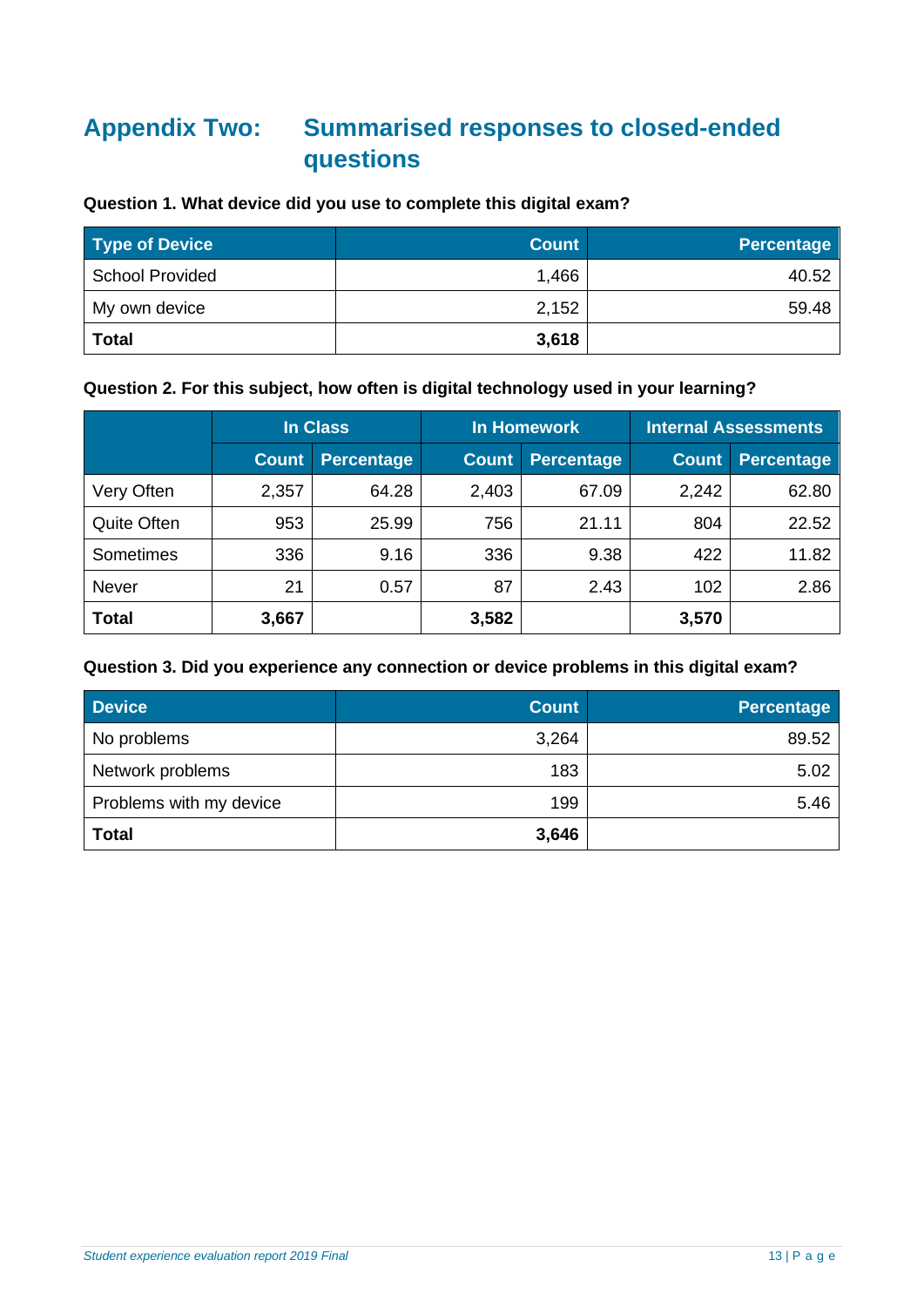**Question 4. I found the practice activities useful in my preparation for my digital exam.**

|                                                            | <b>Count</b> | Percentage |
|------------------------------------------------------------|--------------|------------|
| Strongly agree                                             | 588          | 16.23      |
| Agree                                                      | 1,534        | 42.34      |
| <b>Disagree</b>                                            | 89           | 2.46       |
| Strongly disagree                                          | 30           | 0.83       |
| I didn't know that practice<br>activities existed          | 875          | 24.15      |
| I knew about the practice<br>activated, but didn't do them | 507          | 13.99      |
| <b>Total</b>                                               | 3,623        |            |

### **Question 5. How easy was it to find your way around the digital exam?**

|              | <b>Count</b> | <b>Percentage</b> |
|--------------|--------------|-------------------|
| Very easy    | 1,355        | 39.32             |
| Easy         | 1,893        | 54.93             |
| Hard         | 184          | 5.34              |
| Very hard    | 14           | 0.41              |
| <b>Total</b> | 3,446        |                   |

#### **Question 6. How easy did you find entering your answers into the digital exam?**

|                  | <b>Count</b> | <b>Percentage</b> |
|------------------|--------------|-------------------|
| Very easy        | 1,599        | 46.55             |
| Easy             | 1,618        | 47.10             |
| <b>Difficult</b> | 192          | 5.59              |
| Very difficult   | 26           | 0.76              |
| <b>Total</b>     | 3,435        |                   |

### **Question 7. I found doing the digital exam took less time than if it had been paper based.**

|                          | <b>Count</b> | Percentage |
|--------------------------|--------------|------------|
| <b>Strongly Agree</b>    | 1,903        | 55.46      |
| Agree                    | 1,221        | 35.59      |
| <b>Disagree</b>          | 258          | 7.52       |
| <b>Strongly Disagree</b> | 49           | 1.43       |
| <b>Total</b>             | 3,431        |            |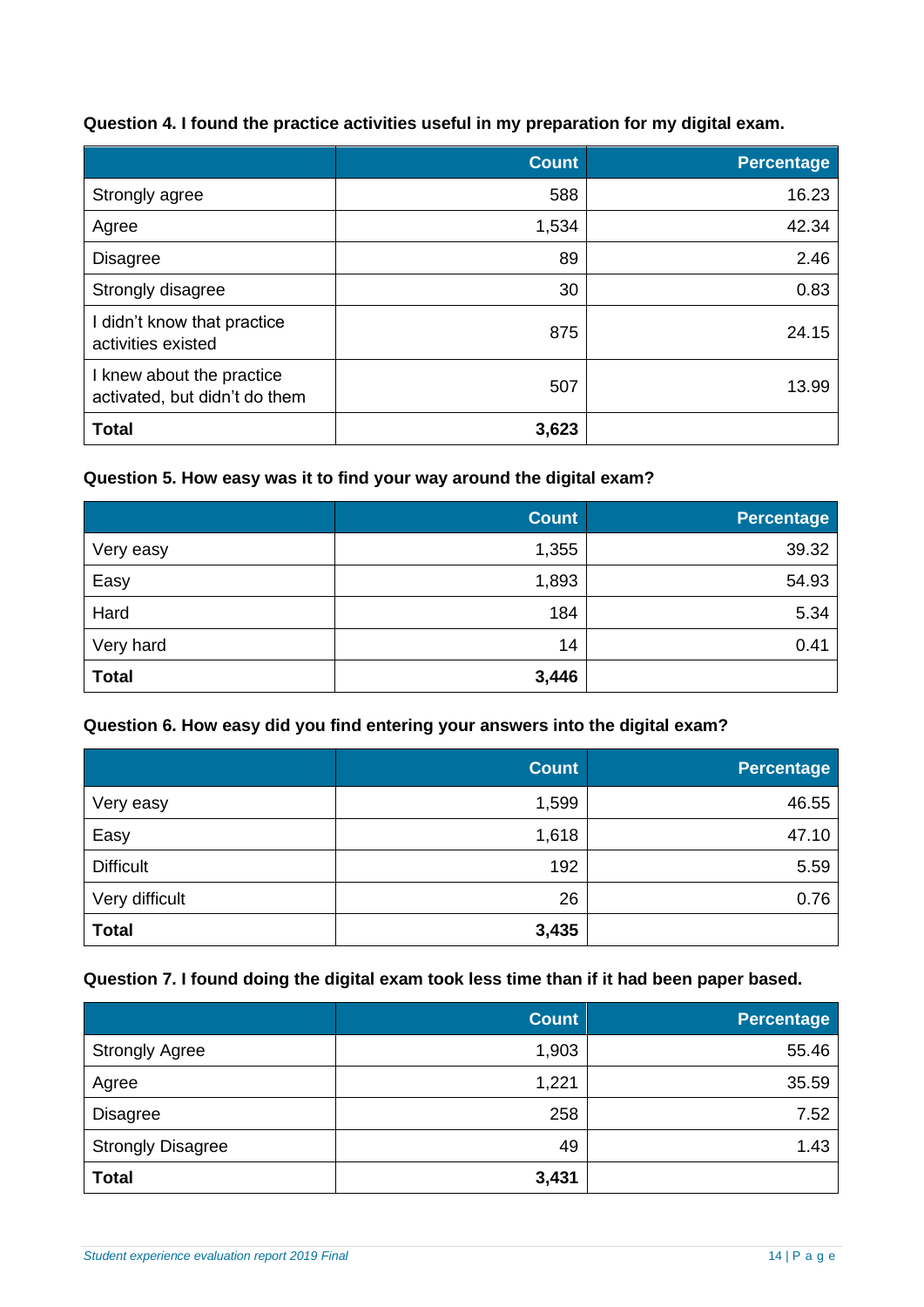#### **Question 8. I preferred completing the exam digitally rather than on paper.**

|                          | <b>Count</b> | <b>Percentage</b> |
|--------------------------|--------------|-------------------|
| <b>Strongly Agree</b>    | 2,022        | 59.02             |
| Agree                    | 1,160        | 33.86             |
| <b>Disagree</b>          | 195          | 5.69              |
| <b>Strongly Disagree</b> | 49           | 1.43              |
| <b>Total</b>             | 3,426        |                   |

### **Question 9. Overall, I found doing this exam digitally was a positive experience.**

|                          | <b>Count</b> | <b>Percentage</b> |
|--------------------------|--------------|-------------------|
| <b>Strongly Agree</b>    | 1,659        | 48.52             |
| Agree                    | 1,649        | 48.23             |
| <b>Disagree</b>          | 85           | 2.49              |
| <b>Strongly Disagree</b> | 26           | 0.76              |
| <b>Total</b>             | 3,419        |                   |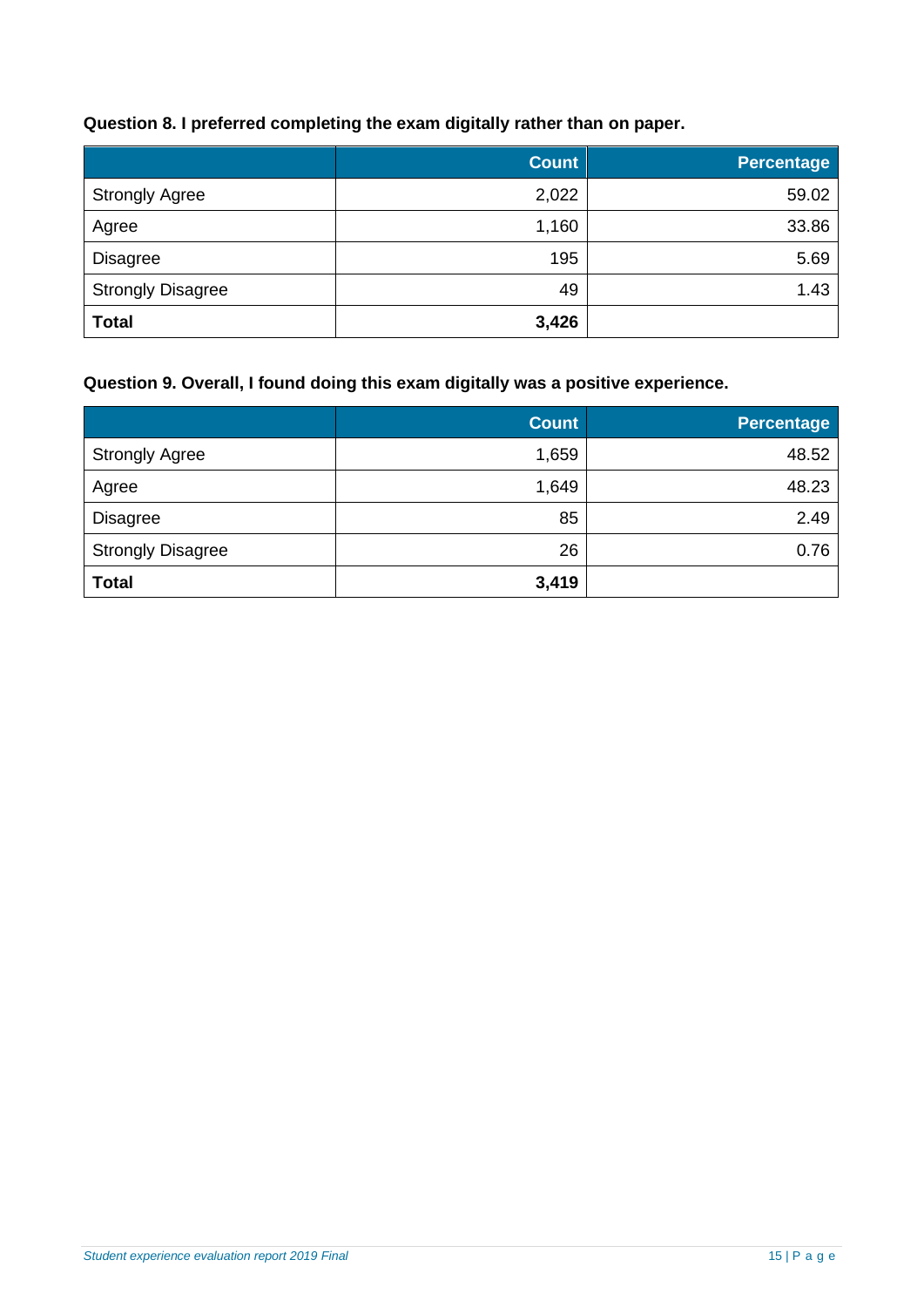### <span id="page-15-0"></span>**Appendix Three: Survey responses to open-ended questions**

| Response rate in open-ended questions. |
|----------------------------------------|
|----------------------------------------|

| <b>Question</b> |                                                                                                                        | Number of<br><b>responses</b> | <b>Percentage of</b><br><b>responses</b> |
|-----------------|------------------------------------------------------------------------------------------------------------------------|-------------------------------|------------------------------------------|
| 10              | Do you have any other feedback such as likes,<br>dislikes, and anything you think should be<br>included in the future? | 883                           | 22.71                                    |

#### **Likes**

- Easy to edit answers
- Typing is easier and faster than writing
- Hand doesn't hurt or got sore
- The spell checks
- Copying and pasting answers

#### **Dislikes**

- Spell check
- Word count mechanism, word limit, text size
- No 'find' tool
- Layout and box size
- Scrolling and navigating
- Accidental lockout, timeout and incomplete warnings
- Instructions and access

#### **Suggestions**

- Adjust the box sizes (making full screen)
- Auto-capitalise words and improve spell check (permanent ignore, Te Reo Māori spell check)
- Introduce 'find' tool
- Permanent scrolling tool
- Improve word count mechanism, word limit, text size
- Timer
- Undo button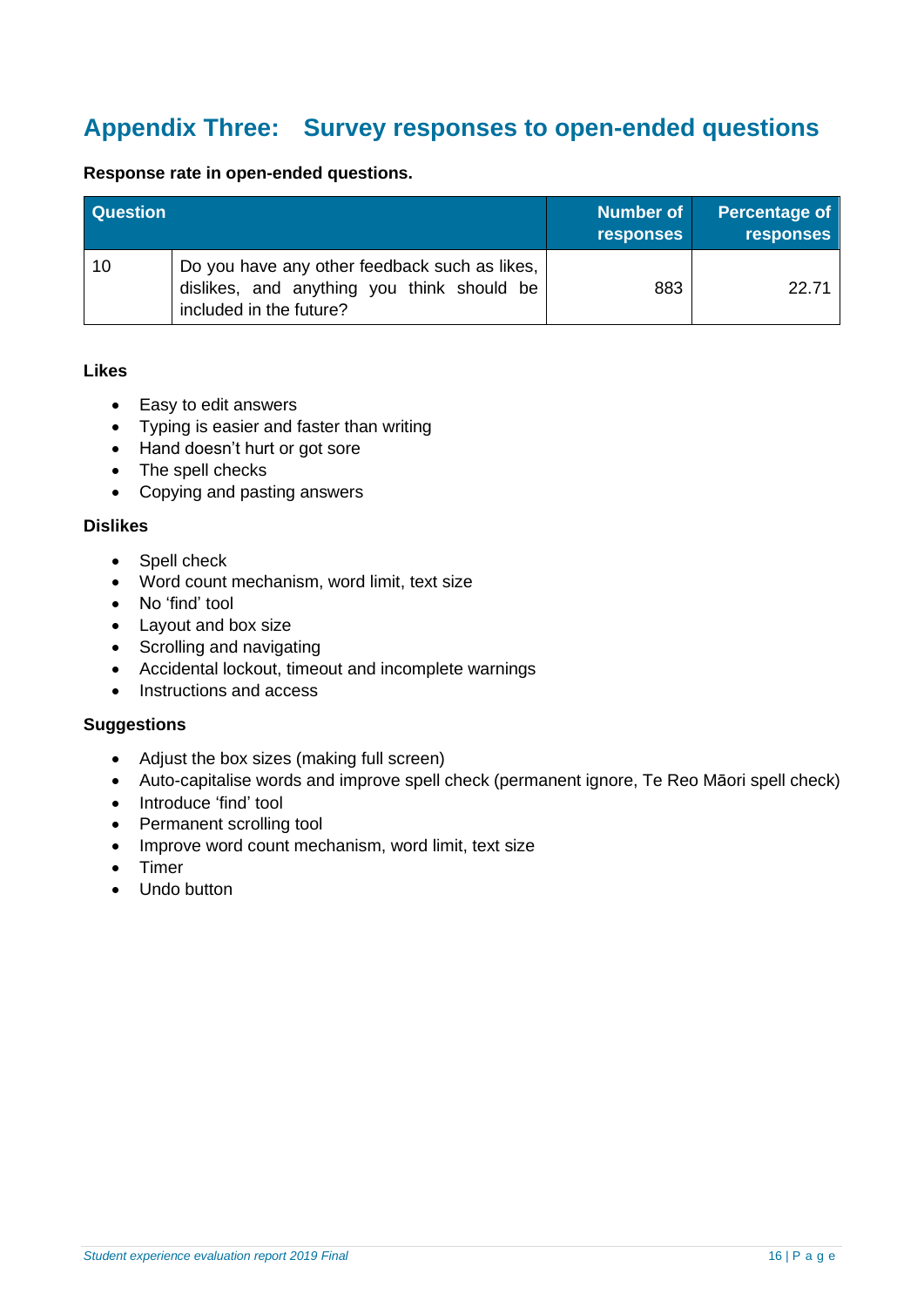### <span id="page-16-0"></span>**Appendix Four: Survey responses to positive experience question**

| <b>Subject</b>   | <b>Session</b> | <b>Strongly</b><br><b>Agree</b> | <b>Agree</b> | <b>Disagree/</b><br><b>Strongly</b><br><b>Disagree</b> | <b>Total</b> |
|------------------|----------------|---------------------------------|--------------|--------------------------------------------------------|--------------|
| <b>English</b>   | <b>L1-ENGL</b> | 547                             | 594          | 24                                                     | 1165         |
|                  |                | 46.95%                          | 50.99%       | 2.06%                                                  |              |
|                  | <b>L2-ENGL</b> | 1.0                             | 1            | 0                                                      | $\mathbf{2}$ |
|                  |                | 50.00%                          | 50.00%       | 0.00%                                                  |              |
|                  | L3-ENGL        | 243                             | 161          | 15                                                     | 419          |
|                  |                | 58.00%                          | 38.42%       | 3.58%                                                  |              |
| <b>Media</b>     | L1-MEDI        | 64                              | 54           | $\overline{2}$                                         | 120          |
| <b>Studies</b>   |                | 53.33%                          | 45.00%       | 1.67%                                                  |              |
|                  | <b>L2-MEDI</b> | 75                              | 69           | 5                                                      | 149          |
|                  |                | 50.34%                          | 46.31%       | 3.36%                                                  |              |
|                  | L3-MEDI        | 85                              | 84           | 5                                                      | 174          |
|                  |                | 48.85%                          | 48.28%       | 2.87%                                                  |              |
| <b>Classical</b> | <b>L1-CLAS</b> | 22                              | 14           | 3                                                      | 39           |
| <b>Studies</b>   |                | 56.41%                          | 35.90%       | 7.69%                                                  |              |
|                  | <b>L2-CLAS</b> | 29                              | 32           | 1                                                      | 62           |
|                  |                | 46.77%                          | 51.61%       | 1.61%                                                  |              |
|                  | L3-CLAS        | 64                              | 52           | 5                                                      | 121          |
|                  |                | 52.89%                          | 42.98%       | 4.13%                                                  |              |
| <b>Business</b>  | <b>L1-BUSI</b> | 50                              | 44           | 6                                                      | 100          |
| <b>Studies</b>   |                | 50.00%                          | 44.00%       | 6.00%                                                  |              |
|                  | <b>L2-BUSI</b> | 26                              | 30           | $\overline{2}$                                         | 58           |
|                  |                | 44.83%                          | 51.72%       | 3.45%                                                  |              |
|                  | L3-BUSI        | 30                              | 32           | 2                                                      | 64           |
|                  |                | 46.88%                          | 50.00%       | 3.13%                                                  |              |
| <b>Health</b>    | <b>L1-HEAL</b> | 22                              | 27           | $\overline{2}$                                         | 51           |
|                  |                | 43.14%                          | 52.94%       | 3.92%                                                  |              |
|                  | <b>L2-HEAL</b> | 12                              | 18           | $\overline{2}$                                         | 32           |
|                  |                | 37.50%                          | 56.25%       | 6.25%                                                  |              |
|                  | L3-HEAL        | 12                              | 16           | 1                                                      | 29           |
|                  |                | 41.38%                          | 55.17%       | 3.45%                                                  |              |
| <b>History</b>   | L1-HIST        | 138                             | 183          | 20                                                     | 341          |
|                  |                | 40.47%                          | 53.67%       | 5.87%                                                  |              |
|                  | L2-HIST        | 71                              | 84           | 3                                                      | 158          |
|                  |                | 44.94%                          | 53.16%       | 1.90%                                                  |              |
|                  | L3-HIST        | 92                              | 89           | 5                                                      | 186          |
|                  |                | 49.46%                          | 47.85%       | 2.69%                                                  |              |
|                  | <b>L1-AGRI</b> | 8                               | 9            | 1                                                      | 18           |